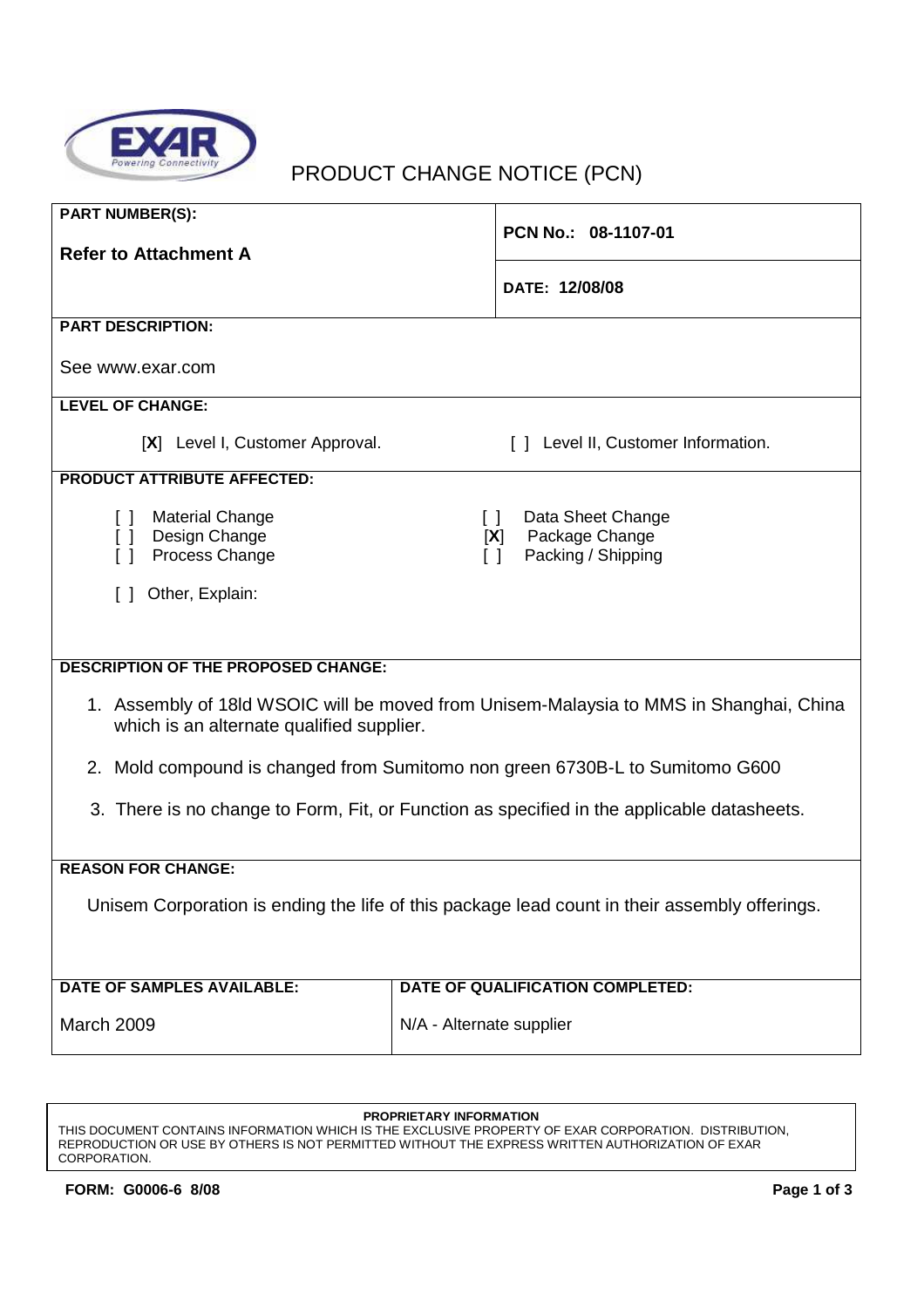

## PRODUCT CHANGE NOTICE

| <b>ESTIMATED CHANGE DATE OR DATE</b><br>CODE:<br><b>March 2009</b>                                                                                                                                                                                                | <b>SUPPORTING DATA:</b><br>Reliability qualifications and ongoing monitoring data |  |
|-------------------------------------------------------------------------------------------------------------------------------------------------------------------------------------------------------------------------------------------------------------------|-----------------------------------------------------------------------------------|--|
| <b>STANDARD DISTRIBUTION</b><br>[X]                                                                                                                                                                                                                               | <b>CUSTOM DISTRIBUTION</b><br>$\begin{smallmatrix}1\end{smallmatrix}$             |  |
| PERSON TO CONTACT WITH QUESTIONS:                                                                                                                                                                                                                                 |                                                                                   |  |
| <b>Lisa Bedard</b><br><b>Exar Corporation</b><br>189 Hymus Blvd., Suite 203<br>Pointe-Claire, Quebec H9R 1E9<br>Email: lisa.bedard@exar.com<br>Tel: (514) 429-1009<br>Fax: (514) 695-2548                                                                         |                                                                                   |  |
| Please acknowledge receipt of this PCN.                                                                                                                                                                                                                           |                                                                                   |  |
| Acknowledged:                                                                                                                                                                                                                                                     |                                                                                   |  |
| Signature                                                                                                                                                                                                                                                         |                                                                                   |  |
| <b>Printed Name</b>                                                                                                                                                                                                                                               |                                                                                   |  |
| Company                                                                                                                                                                                                                                                           |                                                                                   |  |
| <b>Title</b>                                                                                                                                                                                                                                                      |                                                                                   |  |
| <b>Date</b>                                                                                                                                                                                                                                                       |                                                                                   |  |
| Approved <b>Not Approved</b> (Approved/Not Approved section not applicable and should be removed for all Level II PCNs)                                                                                                                                           |                                                                                   |  |
| Comments: <u>comments</u> : comments: comments: comments: comments: comments: comments: comments: comments: comments: comments: comments: comments: comments: comments: comments: comments: comments: comments: comments: comments:                               |                                                                                   |  |
| <b>PROPRIETARY INFORMATION</b><br>THIS DOCUMENT CONTAINS INFORMATION WHICH IS THE EXCLUSIVE PROPERTY OF EXAR CORPORATION. DISTRIBUTION,<br>REPRODUCTION OR USE BY OTHERS IS NOT PERMITTED WITHOUT THE EXPRESS WRITTEN AUTHORIZATION OF EXAR<br><b>CORPORATION</b> |                                                                                   |  |